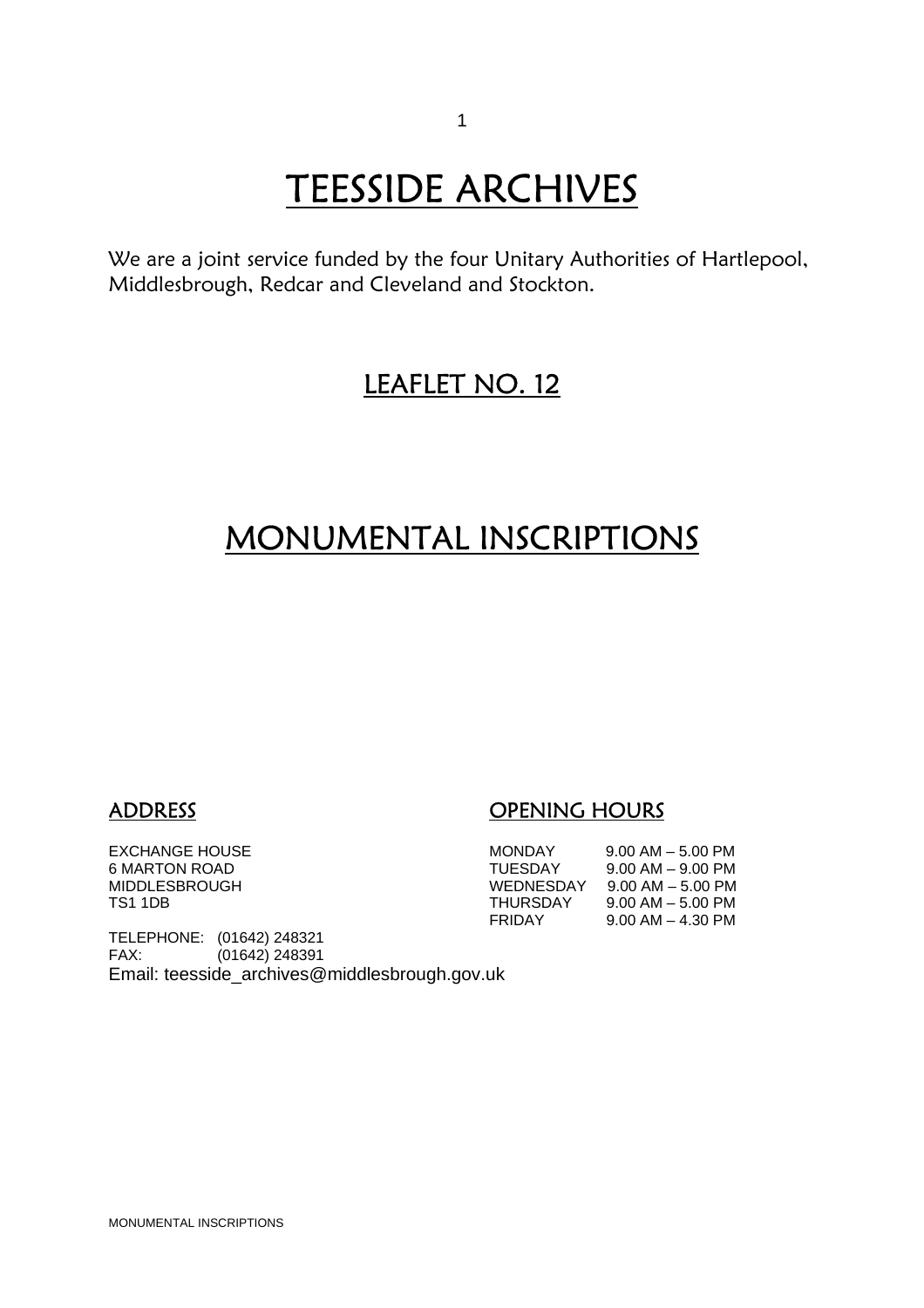## TEESSIDE ARCHIVES

## MONUMENTAL INSCRIPTIONS

MONUMENTAL INSCRIPTIONS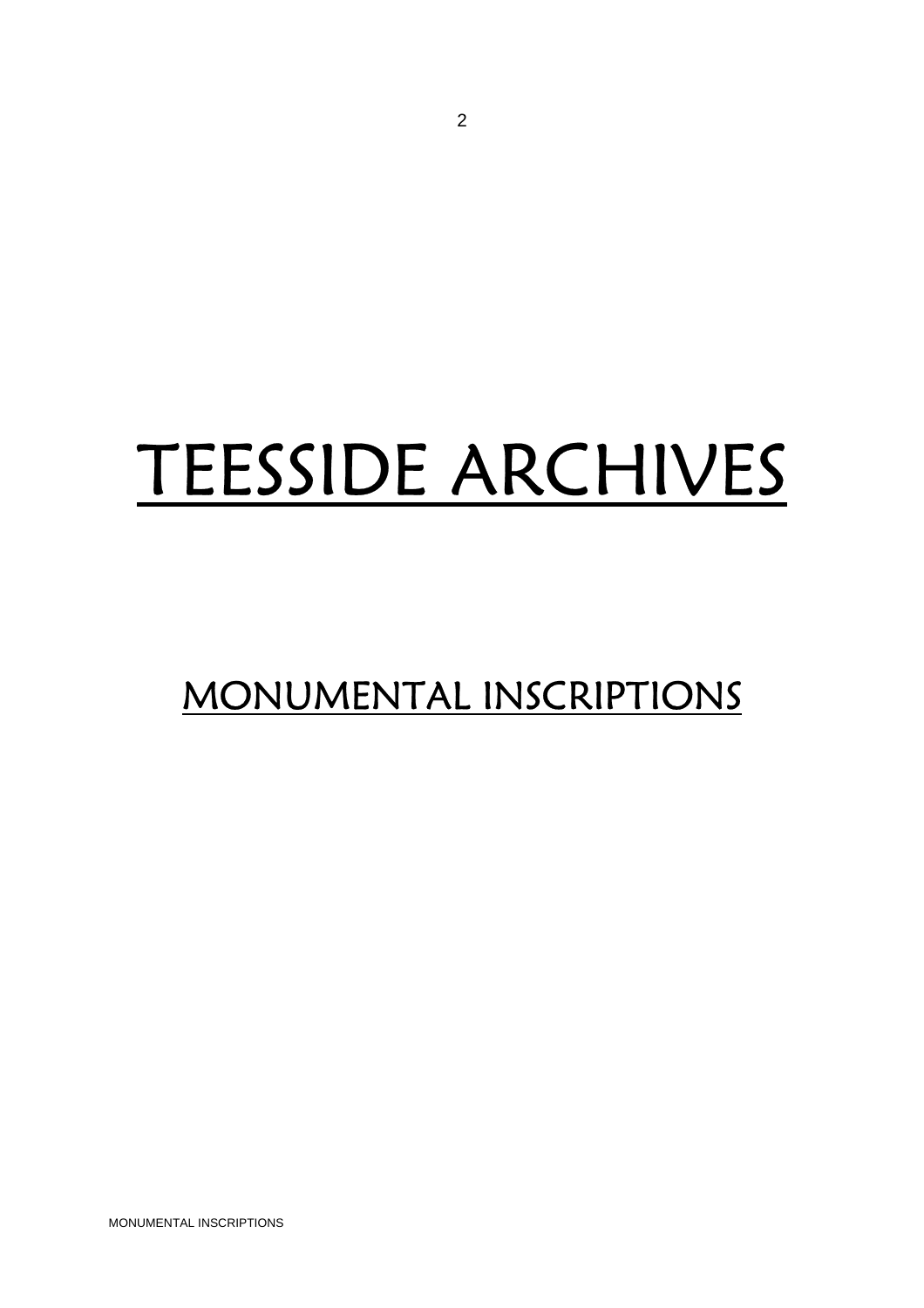#### **CLEVELAND**

ACKLAM, ST MARY (INDEX AND PHOTOGRAPHS) BOOSBECK, ST AIDAN BROTTON, ST PETER, KILTON LANE COATHAM, CHRIST CHURCH EASINGTON, ALL SAINTS EGGLESCLIFE, ST JOHN THE BAPTIST ELTON, ST JOHN ESTON (INDEX AND PHOTOGAPHS) ELWICK HALL,ST PETER GREATHAM INDEPENDENT METHODIST GREATHAM, ST JOHN THE BAPTIST, CHURCHYARD AND CEMETERIES GUISBOROUGH CEMETERY GUISBOROUGH QUAKER BURIAL GROUND GUISBOROUGH, ST NICHOLAS HART, ST MARY MAGDALENE HARTLEPOOL, ST HILDA HARTLEPOOL, SPION KOP (OLD CEMETERY) HAVERTON HILL, ST JOHN HILTON, ST PETER KIRKLEATHAM, ST CUTHBERT KIRKLEVINGTON, ST MARTIN LIVERTON, ST MARTIN (FORMERLY ST MICHAEL) EAST LOFTUS CEMETERY VOLS 1 & 2 LOFTUS, NEWTON MEMORIAL CHURCH LOFTUS, ST LEONARD LONG NEWTON, ST MARY (INDEX AND PHOTOGRAPHS) MARSKE, ST MARK (FORMERLY ST GERMAIN) MARTON, ST CUTHBERT (INDEX AND PHOTOGRAPHS) MIDDLESBROUGH, ST HILDA MIDDLESBROUGH, AYRESOME GARDENS MIDDLESBROUGH, LINTHORPE CEMETERY MIDDLESBROUGH, THORNTREE R.C. CEMETERY MOORSHOLM, ST MARY NEWTON-UNDER-ROSEBERRY, ST OSWALD NORMANBY, ST HELEN NORTH ORMESBY CEMETERY NORTH ORMESBY, ST JOSEPH'S CEMETERY NORTON, ST MARY NORTON, QUAKER BURIAL GROUND NUNTHORPE, ST MARY ORMESBY, ST CUTHBERT PRESTON ON TEES, ALL SAINTS REDCAR, ST PETER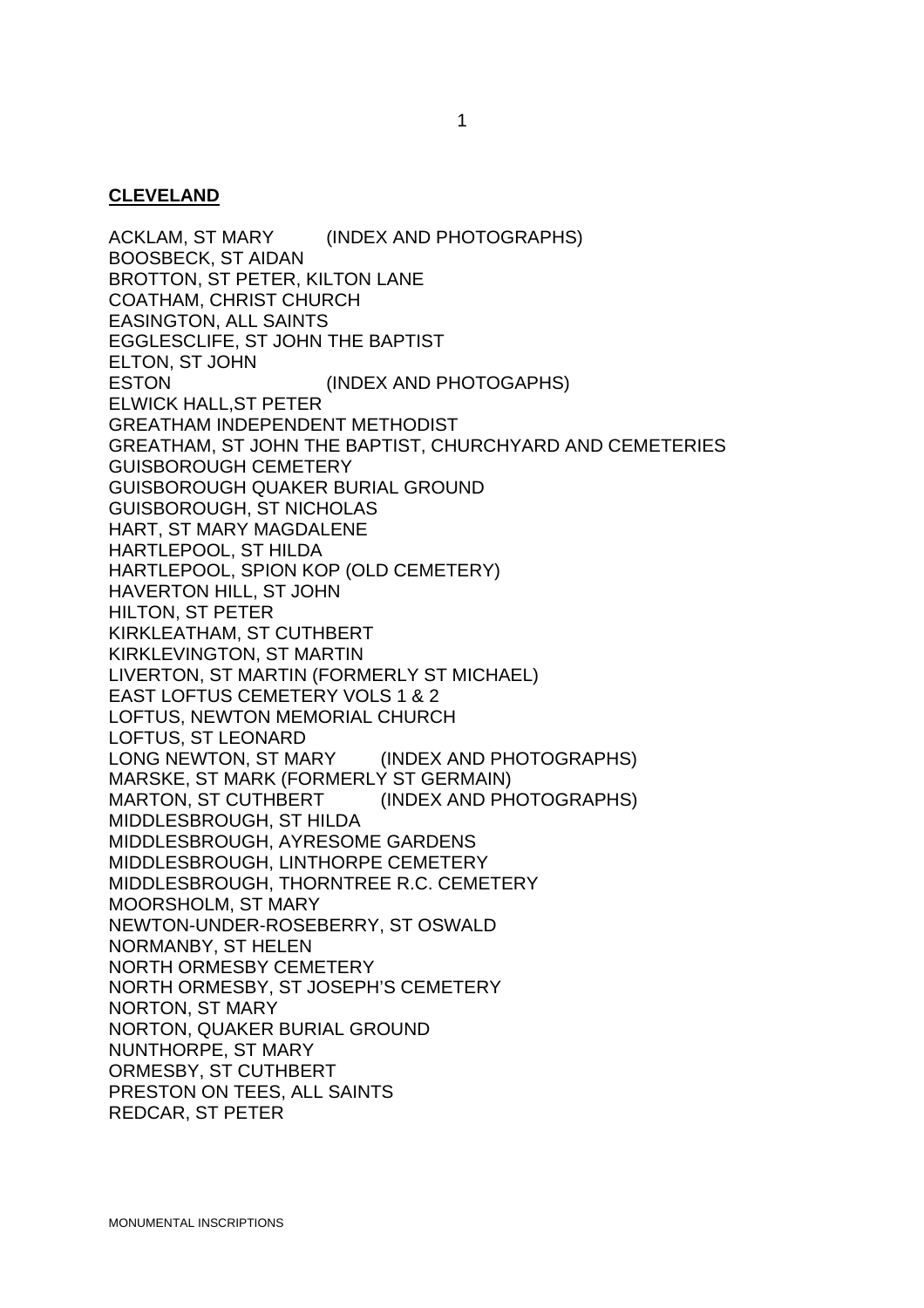REDCAR CEMETERY REDMARSHALL, ST CUTHBERT SALTBURN, EMMANUEL SEATON CAREW, HOLY TRINITY SKELTON, ALL SAINTS STAINTON, ST PETER AND PAUL STILLINGTON, ST JOHN STOCKTON, HOLY TRINITY STOCKTON, ST THOMAS STRANTON, ALL SAINTS THORNABY, ST PETER AD VINCULA THORPE THEWLES, ST JAMES UPLEATHAM, ST ANDREW WILTON, ST CUTHBERT (FORMERLY ALL SAINTS) WOLVISTON, ST PETER WORSALL AND HIGH WORSALL, ALL SAINTS YARM, ST MARY MAGDALENE YARM CEMETERY

### **COUNTY DURHAM**

AUCKLAND, ST HELEN WEST AUCKLAND CEMETERY AYCLIFFE, ST ANDREW BISHOP MIDDLEHAM, ST MICHAEL BISHOPTON, ST PETER BARNARD CASTLE, RC CEMETERY BARNARD CASTLE, ST MARY BRIGNALL, (FORMERLY NORTH YORKSHIRE) BRIGNALL, ST MARY (FORMERLY NORTH YORKSHIRE) CASTLE EDEN, ST JAMES COCKFIELD, ST MARY CONISCLIFFE CEMETERY, CARLBURY HIGH CONISCLIFFE, ST EDWIN COTHERSTONE QUAKER BURIAL GROUND DARLINGTON, ST CUTHBERT DARLINGTON, HOLY TRINITY DEAF HILL, ST PAUL DENTON, ST MARY THE VIRGIN DINSDALE, ST JOHN EASINGTON, ST MARY ELWICK HALL, ST PETER EGGLESTON, OLD CHURCH AND HOLY TRINITY EMBLETON, ST MARY OR HOLY TRINITY FOREST FRITH, ST JAMES THE LESS GAINFORD, ST MARY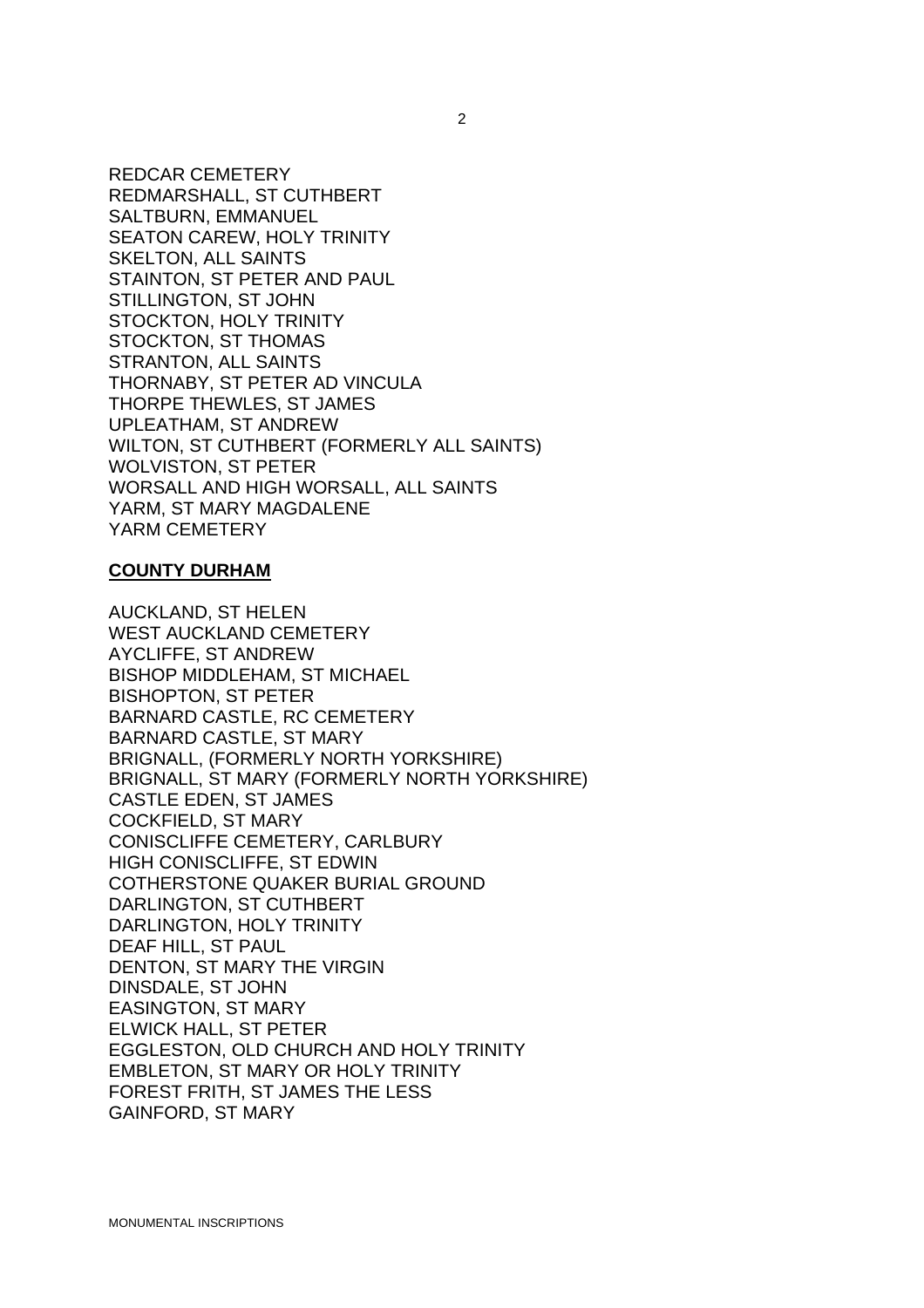GREAT STAINTON, ALL SAINTS HAUGHTON LE SKERNE, ST ANDREW HAMSTERLEY, ST JAMES HEIGHINGTON, ST MICHAEL HURWORTH, (SEPARATE VOLUME) HUTTON HENRY, STATION TOWN CHURCHYARD HUTTON MAGNA, ST. MARY INGELTON, ST JOHN THE EVANGELIST KELLOE, ST HELLEN'S CHURCHYARD AND CEMETERY KIRK MERRINGTON, ST JOHN LYNESACK AND SOFTLEY, ST JOHN MIDDLETON IN TEESDALE, ST MARY MIDDLETON ONE ROW, ST GEORGE MONK HESLEDEN, ST MARY WITH ST JOHN NEW SHILDON, ALL SAINTS PIERCEBRIDGE, ST MARY QUARRINGTON ROKEBY, ST MARY SADBERGE, ST ANDREW SEDGEFIELD, ST EDMUND SEDGEFIELD, THE OLD CEMETERY SHILDON, ST JOHN STAINDROP, ST MARY THE VIRGIN AND THE QUAKER BURIAL GROUND TRIMDON, ST MARY AND CEMETERY WEST AUCKLAND CEMETERY SEE UNDER A WHORLTON, ST MARY WINGATE CHURCHYARD WINSTON, ST ANDREW WYCLIFFE, ST MARY

### **YORKSHIRE**

AINDERBY STEEPLE, ST HELEN AISLABY, ST MARGARET AMPLEFORTH, ST HILDA APPLETON WISKE, ST MARY ARKENDALE, ST BARTHOLOMEW ARKLETOWN, ARKENGARTHDALE, ST MARY ARKLETOWN CHURCHYARD, WESLEYAN CHAPEL AND ST MARY AND LANGTHWAITE, ARKENGARTHDALE ASKRIGG, ST OSWALD AYSGARTH, ST ANDREW BAINBRIDGE QUAKERS AND CARPERBY BAGBY ST MARY BALDERSBY, ST JAMES BARNINGHAM, ST MICHAEL AND ALL ANGELS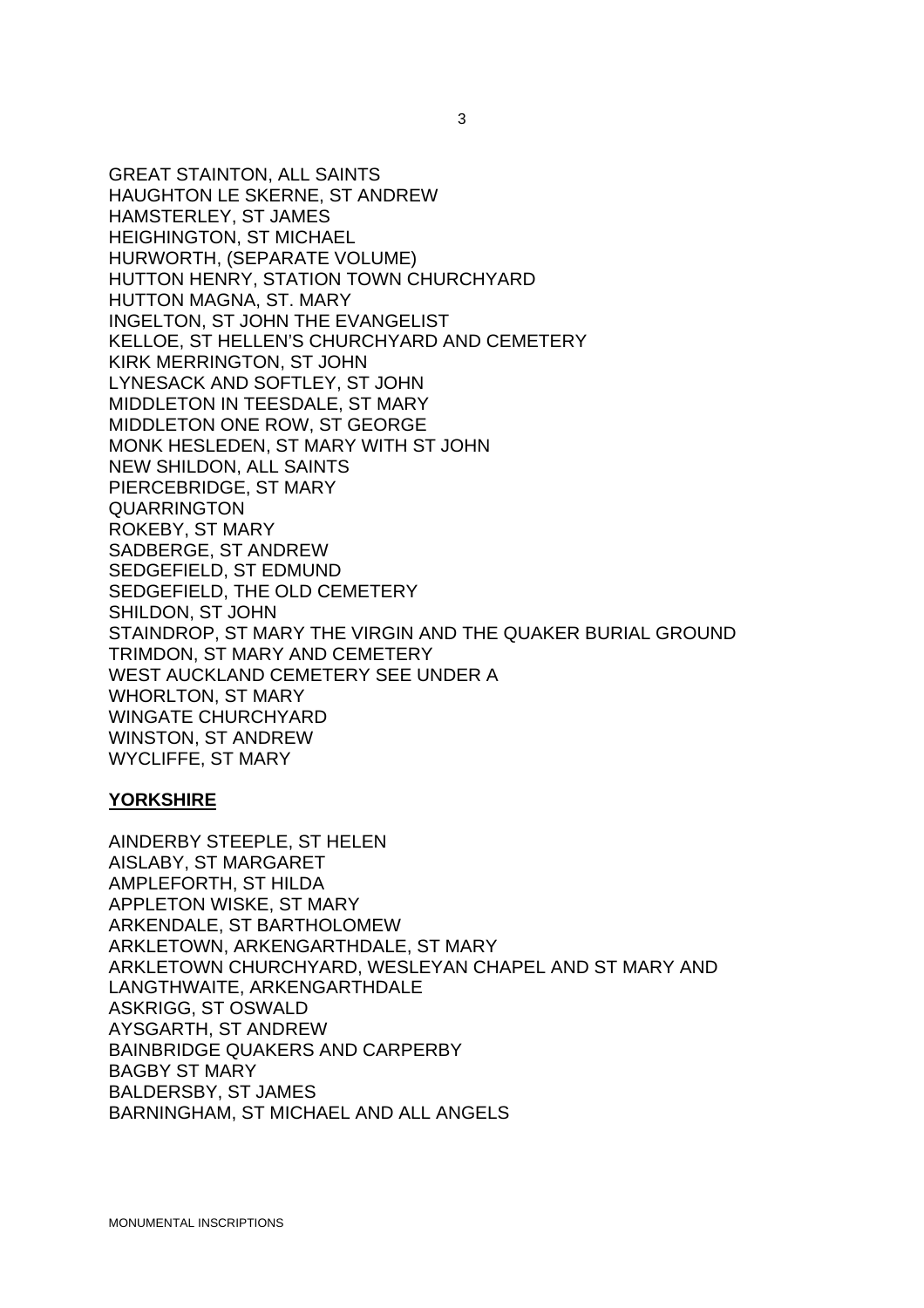BARTON, ST CUTHBERT BARTON ST MARY BEDALE ST GREGORY BELLERBY, ST JOHN BIRKBY, ST PETER BILSDALE, ST HILDA BILSDALE MIDCABLE, ST JOHN BOLTBY, CHAPEL OF EASE BOLTON ON SWALE, ST MARY BRANSDALE, ST NICHOLAS AND CARLTON, ST AIDAN BROMPTON, ST THOMAS BURNESTON, ST LAMBERT CALDWELL SEE UNDER STANWICK CARLTON SEE UNDER BRANSDALE CARLTON IN CLEVELAND, ST BOTOLPH CARLTON MINIOTT, ST LAWRENCE CARPERBY SEE UNDER BAINBRIDGE CASTLETON, FRIENDS' BURIAL GROUND CASTLE BOLTON SEE UNDER REDMIRE CATTERICK CEMETERY AND ST ANNE CLEASBY, ST PETER COLD KIRBY, ST MICHAEL COMMONDALE, ST PETER COTHERSTONE CEMETERY AND QUAKER BURIAL GROUND COVERHAM, HOLY TRINITY COWESBY, ST MICHAEL COXWOLD, ST MICHAEL CRAKEHALL, ST GREGORY CRATHORNE, ALL SAINTS CROFT ON TEES, ST PETER CUNDALL, ST MARY AND ALL SAINTS DALBY, ST PETER DALTON IN TOPCLIFFE, ST JOHN THE EVANGELIST DANBY, ST HILDA DANBY WISKE, DEDICATION UNKNOWN DEIGHTON, CHAPEL OF EASE DISHFORTH CEMETERY DOWNHOLME, ST MICHAEL AND ALL ANGELS EASBY, ST AGATHA EAST COWTON, ALL SAINTS EAST HARLSEY, ST OSWALD EAST HARLSEY, NEW CHURCHYARD EAST ROUNTON, ST LAWRENCE EAST WITTON, ST JOHN THE EVANGELIST EAST WITTON, ST MARTIN EGTON OLD CHURCHYARD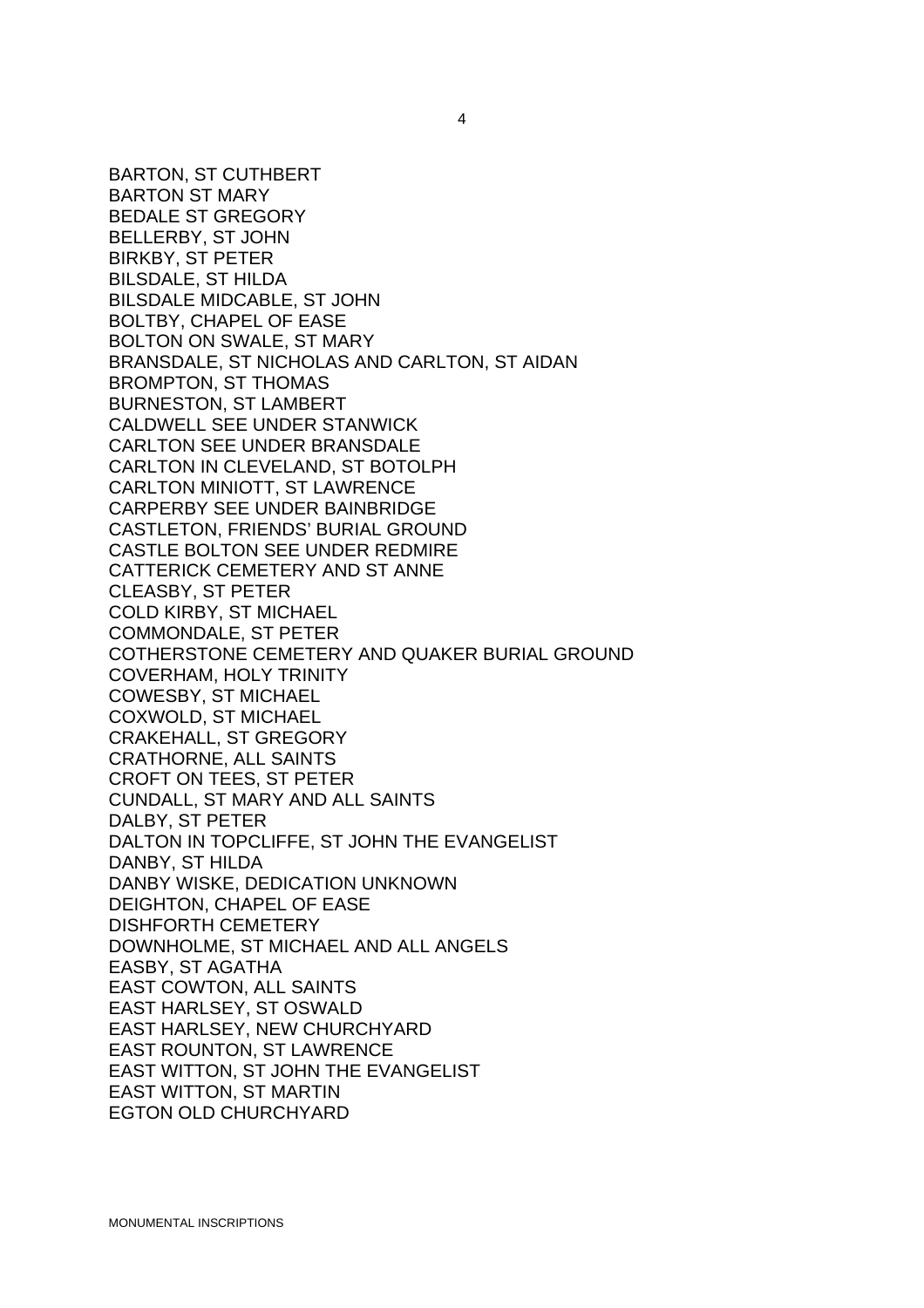ERYHOLME, ST MARY FACEBY, ST MARY MAGDALENE FARNDALE, ST MARY FELIXKIRK, ST FELIX FORCETT, ST CUTHBERT GAYLE (SANDEMANIANS) GILLING WEST, ST AGATHA GIRSBY AND SOCKBURN CHURCHYARD GLAISDALE, ST THOMAS GLAISDALE HEAD, WESLEYAN CHAPEL GOATHLAND, ST MARY GREAT AYTON, ALL SAINTS GREAT AYTON, THE FRIENDS' BURIAL GROUND GREAT FENCOTE, ST ANDREW GREAT LANGTON, ST WILFRED GREAT SMEATON, ST ELOY GRINTON, SWALEDALE, ST ANDREW GROSMONT, ST MATTHEW GUNNERSIDE METHODIST CHURCH HINDERWELL HARDRAW, ST MARY AND ST JOHN HAUXWELL, ST OSWALD HAWES, ST MARGARET AND HAWES BURIAL GROUND HAWNBY, ALL SAINTS HIPSWELL, ST JOHN THE EVANGELIST HORNBY, ST MARY HORSEHOUSE IN COVERDALE, ST BOTOLPH HUDSWELL, ST MICHAEL AND ALL ANGELS HUTTON BONVILLE, ST LAWRENCE HUTTON RUDBY, ALL SAINTS INGLEBY ARNCLIFFE, ALL SAINTS INGELBY GREENHOW, ST ANDREW KELD UNITED REFORMED CHURCH KILBURN, ST MARY KILDALE, ST CUTHBERT AND ST GREGORY KIRBY FLEETHAM, ST MARY KIRBY HILL, ST PETER AND ST FELIX KIRBY IN CLEVELAND, ST AUGUSTINE KIRBYKNOWLE, ST WILFRED KIRBY SIGSTON, ST LAWRENCE KIRBY WISKE, ST JOHN THE BAPTIST KIRKDALE, ST GREGORY LAITHKIRK, DEDICATION UNKNOWN LANGTHWAITE, ARKENGARTHDALE, SEE UNDER A LARTINGTON, RC CEMETERY LEAKE, ST MARY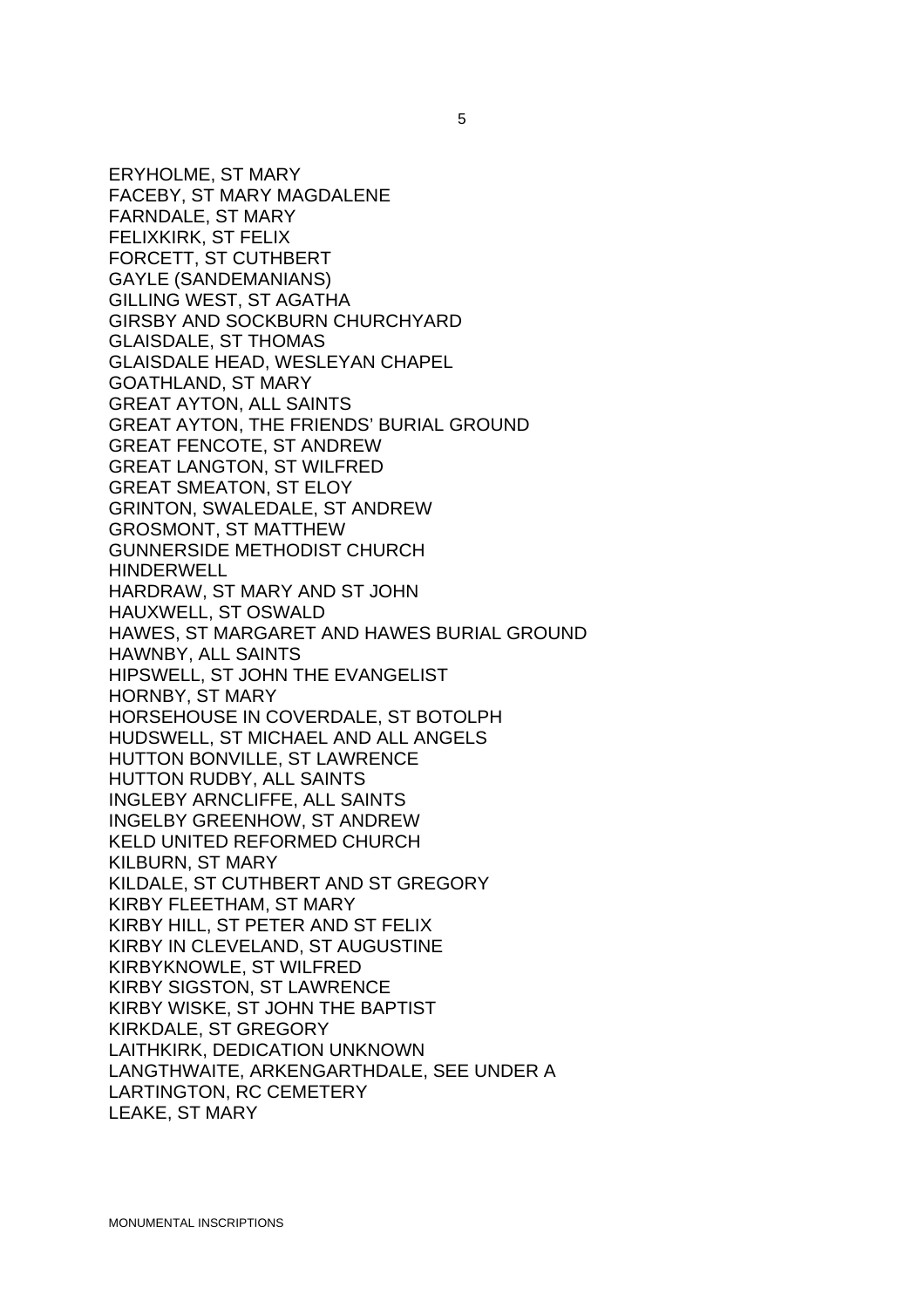LEALHOLM, ST JAMES THE GREATER LEALHOLM RC LEEMING, ST JOHN THE BAPTISH LEYBURN CEMETERY LOW ROW UNITED REFORM CHURCH (FORMERLY SMARBER CHAPEL NEAR GUNNERSIDE) MANFIELD, ALL SAINTS MARRICK PRIORY, SWALEDALE MARSKE, SWALEDALE, ST EDMUND MAUNBY, ST MICHAEL AND ALL ANGELS MELSONBY, ST JAMES THE GREAT MIDDLETON TYAS, ST MICHAEL AND ALL ANGELS MUKER, SWALEDALE, ST MARY NETHER SILTON, ALL SAINTS NORTH OTTERINGTON, ST MICHAEL AND ALL ANGELS OLD BYLAND, ALL SAINTS OSMOTHERLEY, ST PETER OSMOTHERLEY CEMETERY OSMOTHERLEY QUAKER BURIAL GROUND OVER SILTON, ST MARY PATRICK BROMPTON, ST PATRICK PICKHILL, ALL SAINTS REDMIRE, ST MARY (CASTLE BOLTON CUM REDMIRE) REETH CONGREGATIONAL CHAPEL RICHMOND, ST MARY AND RICHMOND CEMETERY RIEVAULX, ST MARY THE VIRGIN AND SCAWTON, ST MARY ROMALDKIRK, ST ROMALD ROSEDALE ABBEY, ST MARY AND ST LAURENCE ROXBY, ST NICHOLAS RUDBY, SEE HUTTON RUDBY SANDHUTTON, ST LEONARD SCAWTON, SEE ALSO UNDER RIEVAULX SCRUTON, ST RADEGUND SEAMER, ST MARTIN SESSAY, ST CUTHBERT SKIPTON ON SWALE, ST JOHN SNAPE, SEE THORNTON WATLASS SOUTH COWTON, ST MARY SOUTH KILVINGTON, ST WILFRED SOUTH OTTERINGTON, ST ANDREW SOWERBY, ST OSWALD STALLING BUSK, ST MATTHEW STANWICK, ST JOHN (ALDBROUGH) AND CALDWELL STARTFORTH, HOLY TRINITY STOKESLEY, ST PETER AND ST PAUL STOKESLEY, CHURCHYARD EXTENSION AND CEMETERY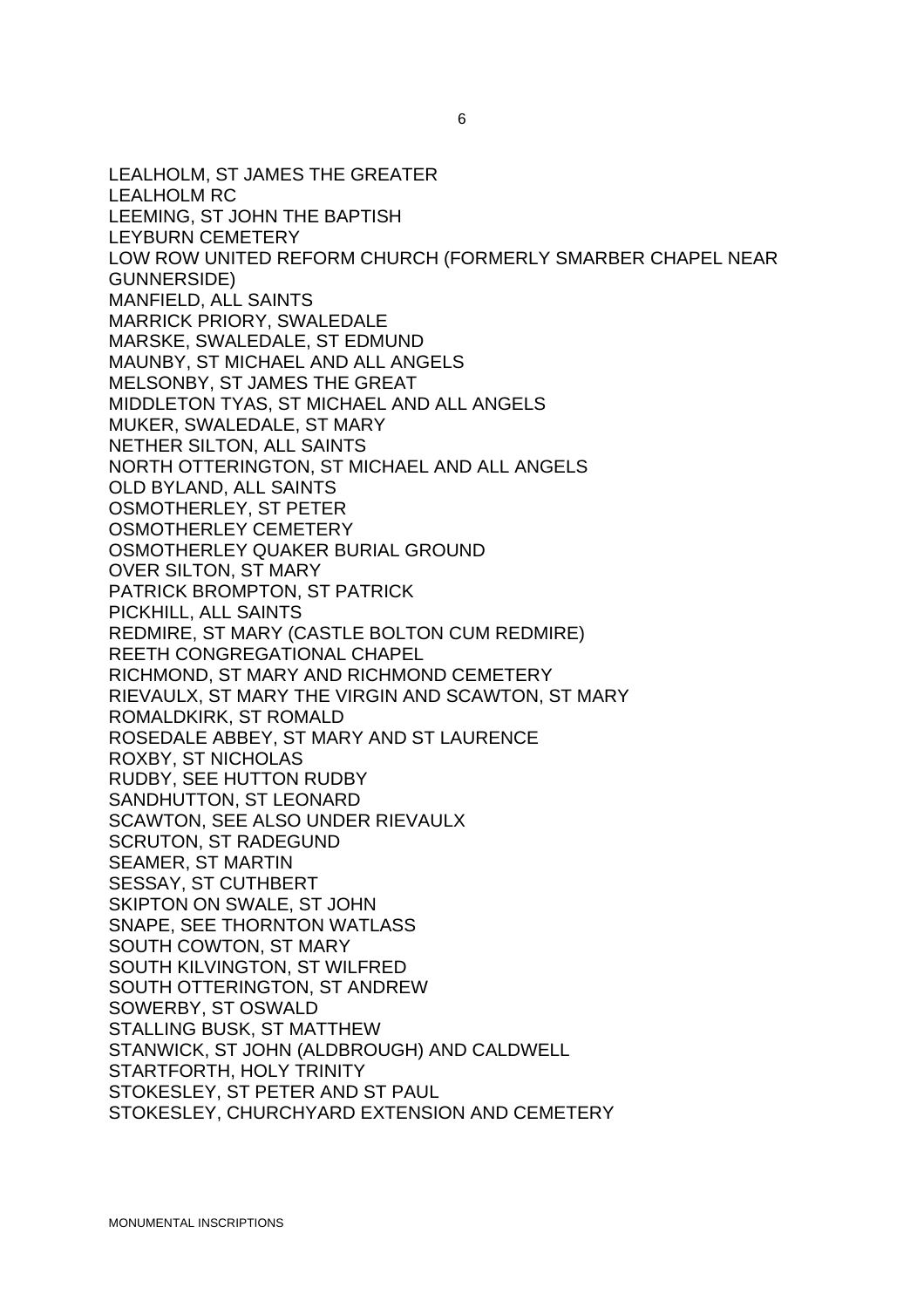THIRKELBY, ALL SAINTS THIRSK, ST MARY THORNLEY AND WHEATLEY HILL MONUMENTAL INSCRIPTIONS AND WAR MEMORIALS THORNTON LE STREET, ST LEONARD THORNTON WATLASS, ST MARY AND SNAPE CHAPEL TOPCLIFFE, ST COLUMBA AND TOPCLIFFE CEMETERY TUNSTALL, HOLY TRINITY UGTHORPE, CHRIST CHURCH AND ST ANNE'S RC ULSHAW BRIDGE, RC ST SIMON AND ST JUDE WELBURY, ST LEONARD WENSLEY, HOLY TRINITY WESTERDALE, CHRIST CHURCH WEST ROUNTON, ST OSWALD WEST WITTON, ST BARTHOLOMEW WHORLTON NEAR SWAINBY, HOLY CROSS WORSALL HIGH, ST JOHN YAFFORTH, ALL SAINTS

NOTHUMBERLAND VOLUME 1

BEDLINGTON, ST. CUTHBERTS – PRE 1852 BLYTH OLD CHURCH – PRE 1851 BYEWELL, ST.ANDREW – PRE 1851 CRAMLINGTON, ST. NICHOLAS DALTON, HOLY TRINITY ELSDON, ST CUTHBERTS GOSFORD – PRE 1851 HALTHWHISTLE PARISH CHURCH – PRE 1851 HORTON, ST. MARY – INDEX ONLY KIRKWHELPINGTON PARISH CHURCH – PRE 1851 LAMBERLY PARISH CHURCH – PRE 1851 LONG BENTON PARISH CHURCH – PRE 1851

CONTINUED VOLUME 2

MORPETH, ST. MARY'S – PRE 1851 NEWCASTLE, ALL SAINTS PARISH, ST ANNES CHURCH NEWCASTLE, ARTHUR HILL, ST PAULS CHAPEL OTTERBURN, ST JOHN PONTELAND, ST. MARY'S SOUTH SHIELDS, SIMONSIDE, ST. SIMON'S CHURCH ST. JOHN LEE, ST. JOHN BEVERLY – INDEX ONLY STAMPFORD PARISH CHURCH – PRE 1851 STANNINGTON PARISH CHURCH – PRE 1851 ULGHAM – PRE 1837 WALLSEND OLD CHURCHYARD WIDDRINGTON, HOLY TRINITY – PRE 1837